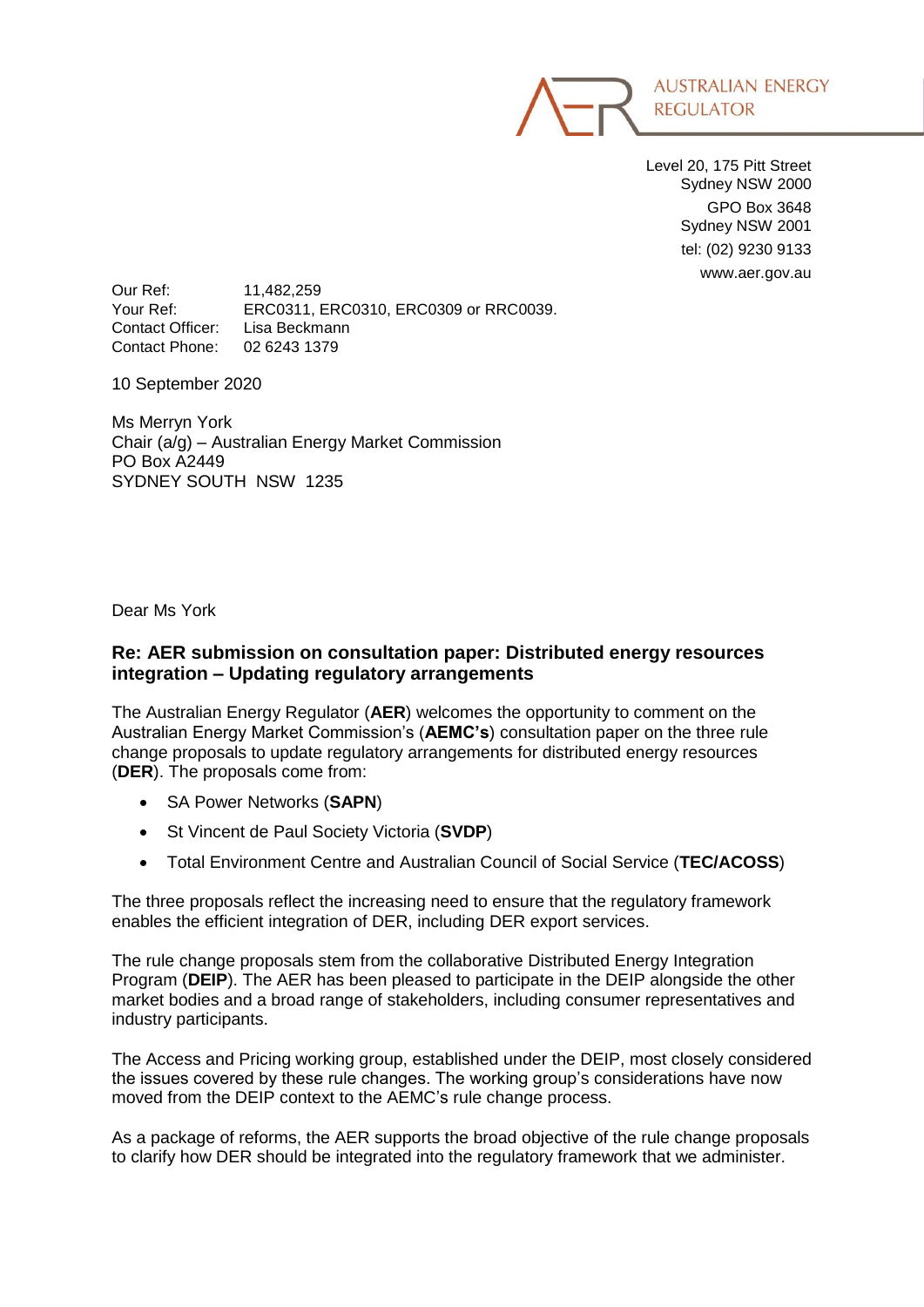The AER considers that the proposals should help provide a platform for better pricing signals governing exports of DER onto the electricity system. This should in turn help facilitate efficient network investment to support DER exports.

The AER also considers that improved network price signals should help to drive innovation from retailers, aggregators and other new service providers. These parties could offer a range of tariff and service combinations to assist owners of DER to optimise the use of their assets, either for export purposes or for their own use.

With the growth of DER, significant opportunities will arise for customers, through retailers or aggregators or other energy service providers, to sell their electricity into the grid at times when it is valued the most.

In this context, the AER notes that the Energy Security Board (**ESB**) is undertaking important related work on DER integration. For instance, the ESB is exploring introducing two sided markets which would help enable customers (through retailers and aggregators) sell their electricity into the wholesale electricity market. As large scale thermal generation is retired, and the volume of variable renewable grid-based generation increases, it will become increasingly important for the market to be able to access flexible capacity, including flexible generation and demand side capacity. DER represents a potential source of flexible capacity. DER can also support a reliable electricity system through two-sided markets, which can provide an important source of competition.

Similarly, as DER growth continues there may also be opportunities for owners of DER to provide services to DNSPs. These services could, for example, enable DNSPs to avoid the need for expensive poles and wires investments by contracting with aggregators or retailers to help manage localised congestion on the network, or for the provision of other system support services, such as voltage management.

The AER notes that initiatives to facilitate DER owners selling their electricity into the wholesale market, or selling services to DNSPs to manage localised congestion will need to be supported by DNSP access and pricing arrangements. Effective access and pricing arrangements should drive efficient levels of investment in grid hosting capacity for DER exports, and help customers optimise investment in and deployment of DER assets for export purposes and for their own use.

Ultimately, this will help ensure customers (through their energy retailer or service provider) access the distribution network to sell electricity into the wholesale market at times when it is valued the most, or to provide network support services when network value is maximised.

The AER would note that whether the customer chooses to export their DER or alternatively use the electricity themselves (to offset their own usage) should be a matter of choice for the customer, noting that different customers will have different preferences in relation to how they choose to engage with the retailers and aggregators and the products they wish to purchase.

In summary, the AER:

- Acknowledges the value in clarifying that export services are an element of the network service provided by electricity distributors, now and into the future.
- Supports the National Electricity Rules (**NER**) continuing to provide the AER the flexibility to expand the Service Target Performance Incentive Scheme (**STPIS**) to encompass export services. Maintaining this flexibility will allow the AER to consider this matter when it undertakes a holistic review of incentive schemes, without pre-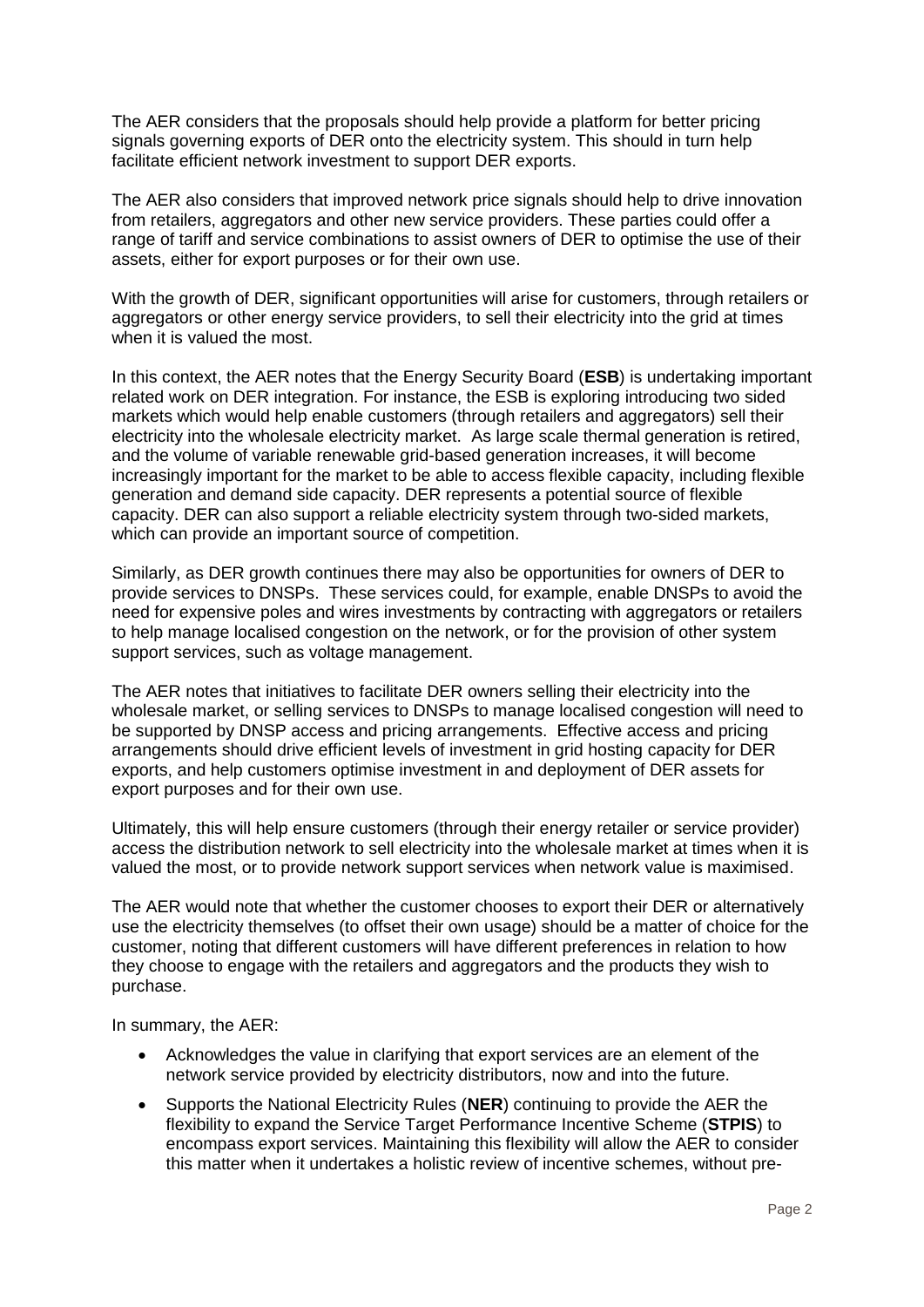empting the outcome of such a review. It will also be important for the AER to have sufficient time to collect data to develop a suitable metric against which to measure performance.

- Supports removing clause 6.1.4 from the NER, which prevents DNSPs from considering the option of specifically charging for export services.
- Encourages the AEMC to consider any consequential amendments to the distribution planning arrangements under chapter 5 of the NER. Improved reporting and forecasting in relation to DER will likely be required to support many of the changes set out in the rule change proposals.

On the third point above, we support DNSPs being able to consider the option and design of both import and export charges, which they will consult on when developing their tariff structure statements **(TSSs**). The existing TSS process is fit for this purpose as it allows DNSPs to take jurisdictional and customer-specific factors into account, in consultation with stakeholders, and subject to the AER's assessment and approval based on a set a principles set out in the NER.

A principles-based approach rather than the NER banning certain options outright, promotes innovation and flexibility to adapt arrangements over time to the evolving challenges of the energy system transition, including meeting decarbonisation targets. Removing clause 6.1.4 should help drive better price signals governing network investment to support exports and should unlock a range of options for service and tariff combinations.

Over time, we expect this will enable DER customers to exercise greater choice over the services they access, including services that reduce the involuntary curtailment of their exports. Similarly, this should assist DNSPs in better managing network constraints and the use of their assets in the long term interests of electricity consumers.

For our detailed considerations, please see **Attachment A** to this letter.

We look forward to continue working with the AEMC and other stakeholders to ensure the regulatory regime is fit-for-purpose and sufficiently adaptable to support the timely and efficient integration of DER in the National Electricity Market. To discuss any matter raised in this submission, please contact Mark Feather, General Manager, Policy and Performance on (03) 9290 6958 or Lisa Beckmann, Assistant Director, Policy and Performance on (02) 6243 1379.

Yours sincerely

Jim Cox Deputy Chair Australian Energy Regulator

Sent by email on: 10.09.2020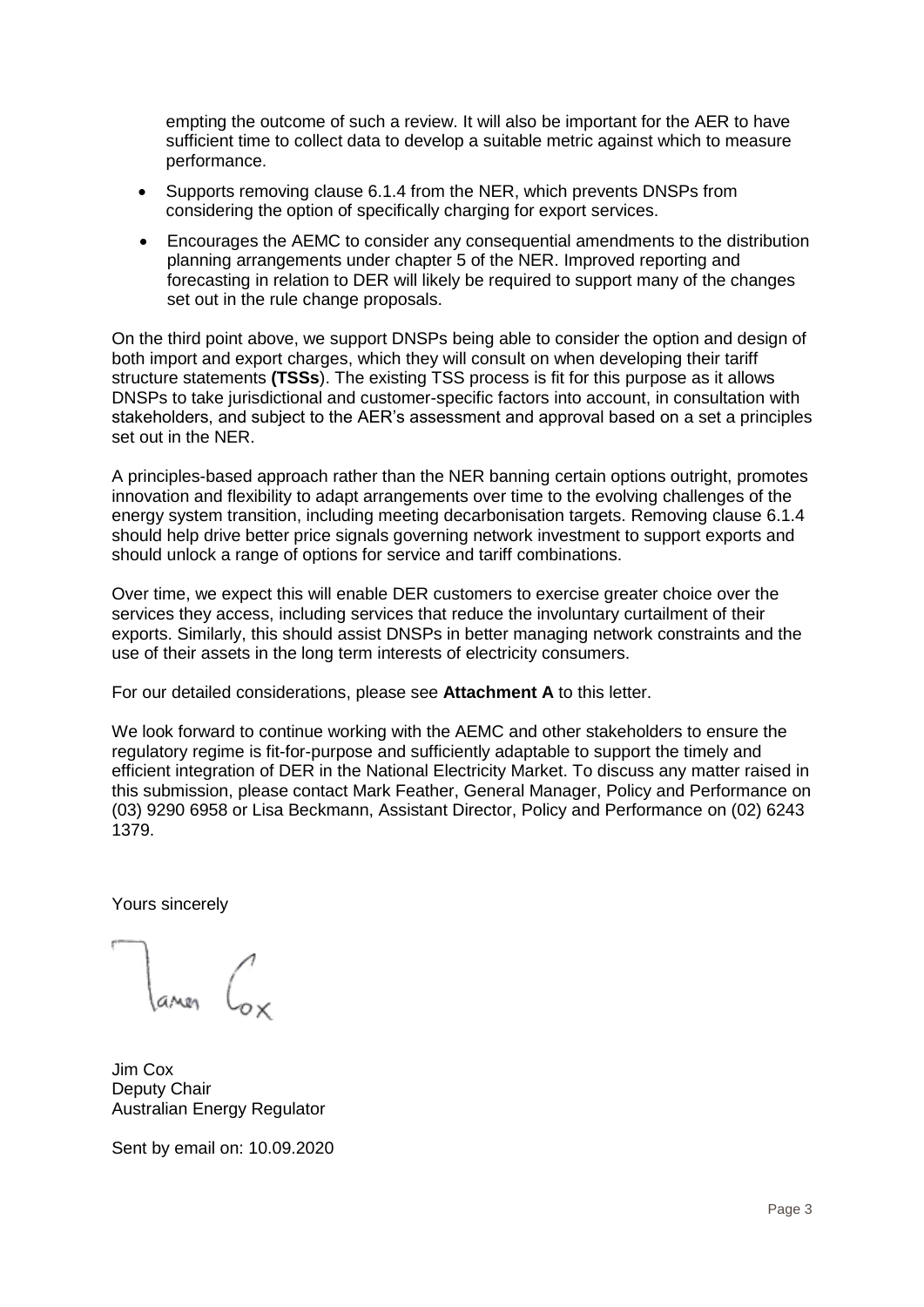# **Attachment A: Detailed response to the consultation paper**

## **Proposed changes around the 'distribution services' definition**

SAPN's proposal includes updating the definition of 'distribution services' in the NER to explicitly recognise the conveyance of electricity 'from' consumers. Given that DNSPs have already been providing export services in response to customer demand, the proposed clarified definition appears reasonable and fit-for-purpose. The proposed definition would also clarify that export services form part of distribution services, which would make clear that DNSPs are expected to provide export services, where prudent and efficient. This additional clarification might assist stakeholders in understanding how export services fit within the regulatory framework.

While we support the proposed update to the definition 'distribution services' as being beneficial, analysis that we have recently undertaken as part of the Victorian distribution reset process indicates that we do not consider this is necessary for the regulatory framework to facilitate the provision of export services. We have formed the view that the current definition is sufficiently broad to include export services as a standard control service in the Framework and Approach process. Consequently, the current definition permits us to assess expenditure from an export services lens.

We share SAPN's view that amendments to service classifications are not needed to recognise that the export of DER is a distribution service. In our view, the NER currently enable us to define whether a service is a distribution service, and the form of regulation factors and other elements of NER clause 6.2.1 lead us through the classification process. We also maintain an Electricity Distribution Service Classification Guideline to clarify the distribution service classification process for stakeholders. In this guideline, we clarify that 'common distribution services' relate to 'the conveyance or flow of electricity through the network for consumers', rather than implying that these services only capture the conveyance of electricity 'to' consumers.

### **Updating the regulatory framework – recognising the evolving role of distributors**

SAPN's proposal suggests that if export services are recognised as distribution services, they can be explicitly considered in service classification, benefit from the direct application of the capital and operating expenditure objectives and criteria, and be subject to regulatory mechanisms such as incentive mechanisms. We agree with this view. Moreover, the application of the capital and operating expenditure objectives and criteria to expenditure relating to export services should help define a prudent and efficient level of investment. Insights we have received from consumers as part of the current Victorian distribution reset process is that, while consumers support DER integration, they also support the associated capital expenditure to be economically prudent and efficient. 1

TEC/ACOSS propose a new obligation for DNSPs to develop a DER integration strategy as part of their regulatory proposals. In the AER's 2017 Tariff Structure Statement (**TSS**) future direction commentary, we supported a similar concept by calling on DNSPs to present their pricing, expenditure, and demand management and connection strategies as a package. In

-

<sup>1</sup> Such insights are provided in submissions from the Consumer Challenge Panel, Energy Consumers Australia, Energy Users Association of Australia, Victorian Greenhouse Alliances. Se[e https://www.aer.gov.au/networks-pipelines/determinations](https://www.aer.gov.au/networks-pipelines/determinations-access-arrangements/powercor-determination-2021-26/proposal)[access-arrangements/powercor-determination-2021-26/proposal.](https://www.aer.gov.au/networks-pipelines/determinations-access-arrangements/powercor-determination-2021-26/proposal)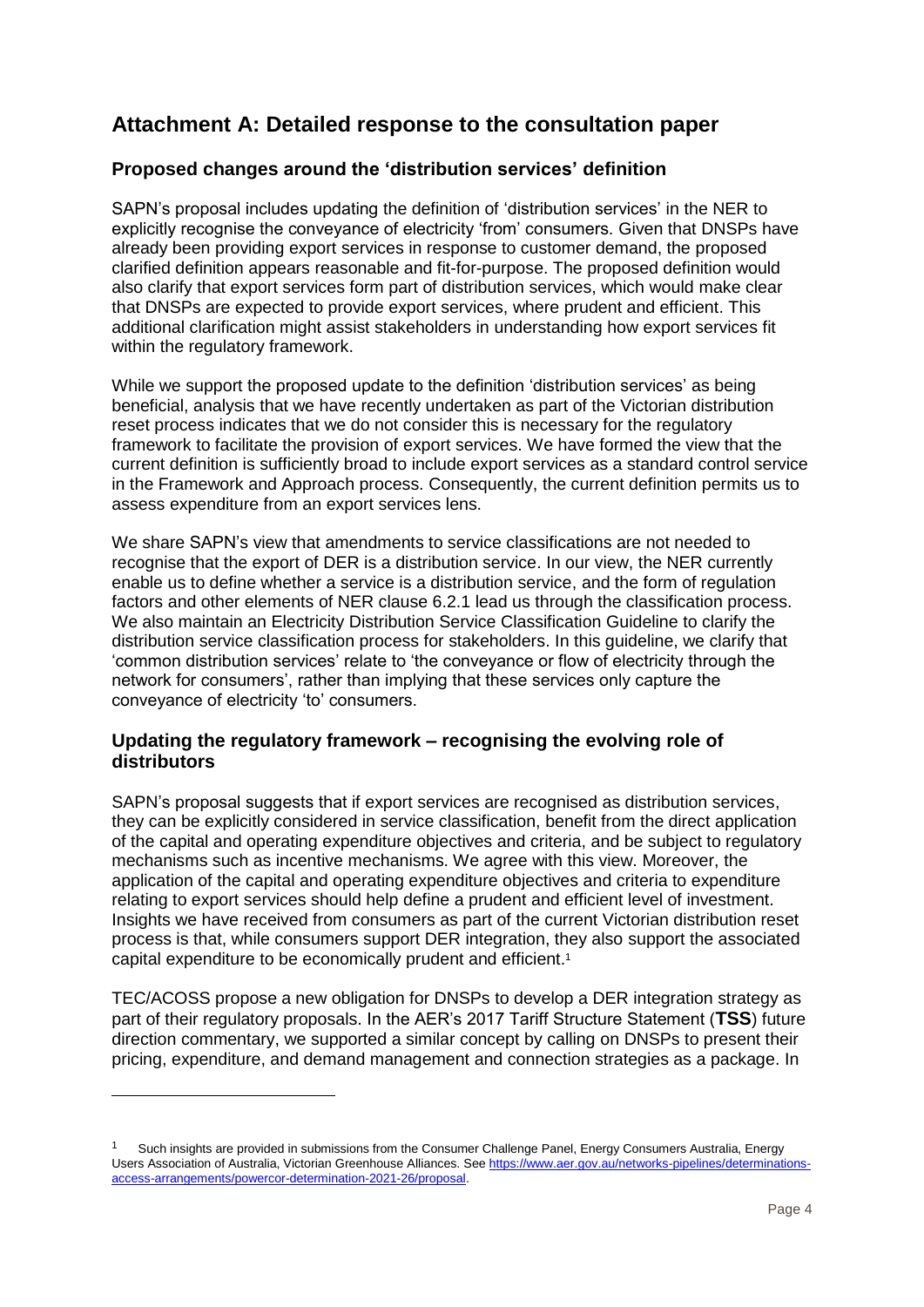this package, DNSPs would explain what options they considered and what trade-offs they made. Of the DNSPs, SAPN best demonstrated these linkages as part of its 2020-25 regulatory proposal. This was important for demonstrating how SAPN approached DER integration holistically, and how these plans fed into its broader network strategy. Given other DNSPs did not adequately demonstrate these linkages, we support the DER integration strategy becoming an obligation on DNSPs.

# **Efficiency incentives**

The AEMC is seeking views on whether there any regulatory barriers to adapting existing incentive schemes to export services. We support the NER providing the AER with flexibility to adapt incentive schemes to encompass export services, and are unaware of any current regulatory barriers in this regard.

The current consumption-focussed service standards and incentives under the STPIS work alongside cost minimisation incentives to encourage the efficient delivery of consumption services. While similar incentives to minimise costs apply to DER-related expenditure, performance incentives and standards around export services do not. Given this, it is worthwhile considering how to balance cost-minimisation incentives around export services. This could entail:

- The AER expanding the STPIS to incentivise performance associated with export services. This approach would provide national consistency and regulatory symmetry, although would also have challenges that may warrant a staged approach or transitional arrangements to overcome (discussed further below).
- Reputational incentives from the AER reporting or benchmarking DNSPs on export service performance. This approach would have similar (although lighter) incentives to expanding the STPIS, and could be a transitional measure before expanding the STPIS.
- Jurisdictions developing export-focussed service standards to apply in tandem with corresponding consumption-focussed service standards. This would have the disadvantage of not being a nationally consistent approach.
- The AER adjusting the strength of cost-minimisation incentives on DER-related expenditure. This would have the disadvantage of being an asymmetric approach to how the AER incentivises consumption services.

The AER sees benefits in expanding the STPIS to incentivise performance associated with export services. The NER currently provide the AER with flexibility in how it constructs the STPIS — for example, the provisions do not reference consumption services. We consider this flexibility is appropriate as it allows the AER to explore amending the STPIS as an element of the broader incentive framework. This would also provide us with the time and flexibility to address the challenges of expanding the STPIS to apply to export services. A notable challenge is the absence of a suitable metric against which to measure performance:

- Basing performance on connection and export metrics would not necessarily target service provision. Specifically, this would reward DNSPs for increased customer demand for solar PV, rather than improved export hosting capacity.
- If we were to base performance on inputs, such as the DER hosting capacity of the network, we could potentially reward the wrong behaviours. For instance, a DNSP's level of DER hosting capacity will not necessarily reflect whether the DNSP is making it easier or harder for customers to export (e.g. DNSPs imposing lower export limits on new connections could maximise DER hosting capacity). This could also reward DNSPs for where they have previously overbuilt.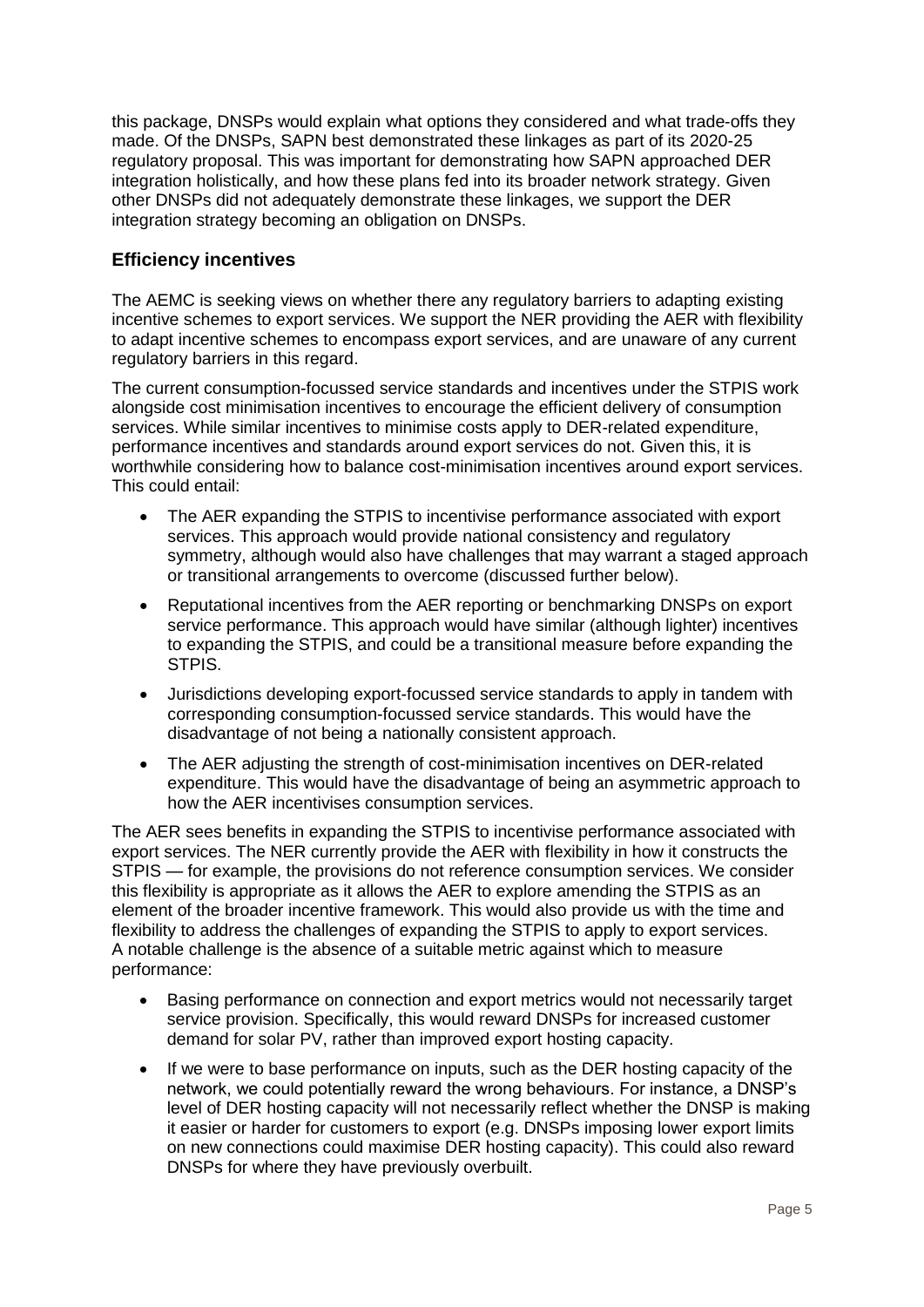While a better metric would be based on export curtailment, this data is difficult to assess.

DER export curtailment can be measured in different ways— e.g. hard export limits (including bans), curtailment in response to overvoltage, enacting dynamic export limits. If the incentive overlooks a relevant metric, it could incentivise DNSPs to shift the method used to curtail exports, rather than to minimise curtailment. While it would be possible to create a reporting and measurement framework that captures all the relevant metrics, this will require a degree of judgement (including how to weight the different metrics). While there is potential for a suitable export curtailment measurement system to be developed out of AEMO's standards rule change, it will likely be several years before this becomes a reliable source of data.

In addition to forming a suitable performance metric, the AER would need to develop its own export service standard, against which to measure performance. We expect this task will take time, although will benefit from work we have already commenced on [assessing the](https://www.aer.gov.au/networks-pipelines/guidelines-schemes-models-reviews/assessing-distributed-energy-resources-integration-expenditure/consultation)  [benefits of DER-related expenditure.](https://www.aer.gov.au/networks-pipelines/guidelines-schemes-models-reviews/assessing-distributed-energy-resources-integration-expenditure/consultation)<sup>2</sup>

While the AER supports reviewing incentive schemes to support the efficient provision of export services, given the above challenges, we would likely adopt a staged approach. For instance, expanding the STPIS might entail the AER:

- 1. Identifying and testing a range of reporting metrics through paper trials, benchmarking and/or annual reporting.
- 2. Assessing whether the proposed metrics and reporting frameworks are of sufficient quality and incentive value to provide an overall benefit to consumers.

### **Pricing arrangements**

-

We support the proposal from SAPN and SVDP to remove clause 6.1.4 of the NER, which prohibits DNSPs from specifically charging for export services. Removing this clause will enable two-way pricing so a fuller range of services that electricity customers request can be valued and provided (including for example, access to the wholesale electricity market). Similarly, two-way pricing will enable DNSPs to pay DER owners for the services they provide to support the network, such as demand response and voltage management. As such, we expect this update will enable a range of positive market developments that facilitate network support services and revenue streams for DER owners.

To support DER owners and other stakeholders in accessing value from providing network support (either through their DER or through demand management more broadly), we support SAPN's proposal for the NER to explicitly acknowledge that cost reflective distribution charges can also include negative prices. We expect this additional clarification would facilitate DNSPs to incentivise electricity customers to provide network support services at times when they are needed.

The existing TSS process is fit for ensuring that DNSPs only introduce such tariffs in close consultation with customers and in compliance with the distribution pricing principles under NER clause 6.18.5. In guiding tariffs to reflect the efficient costs of providing services, the current pricing principles should enable the development of efficient pricing signals for DER export services. That said, there may be ways to amend the pricing principles for greater

<sup>&</sup>lt;sup>2</sup> See AER, *Assessing distributed energy resources integration expenditure*, unde[r https://www.aer.gov.au/networks](https://www.aer.gov.au/networks-pipelines/guidelines-schemes-models-reviews/assessing-distributed-energy-resources-integration-expenditure)[pipelines/guidelines-schemes-models-reviews/assessing-distributed-energy-resources-integration-expenditure.](https://www.aer.gov.au/networks-pipelines/guidelines-schemes-models-reviews/assessing-distributed-energy-resources-integration-expenditure)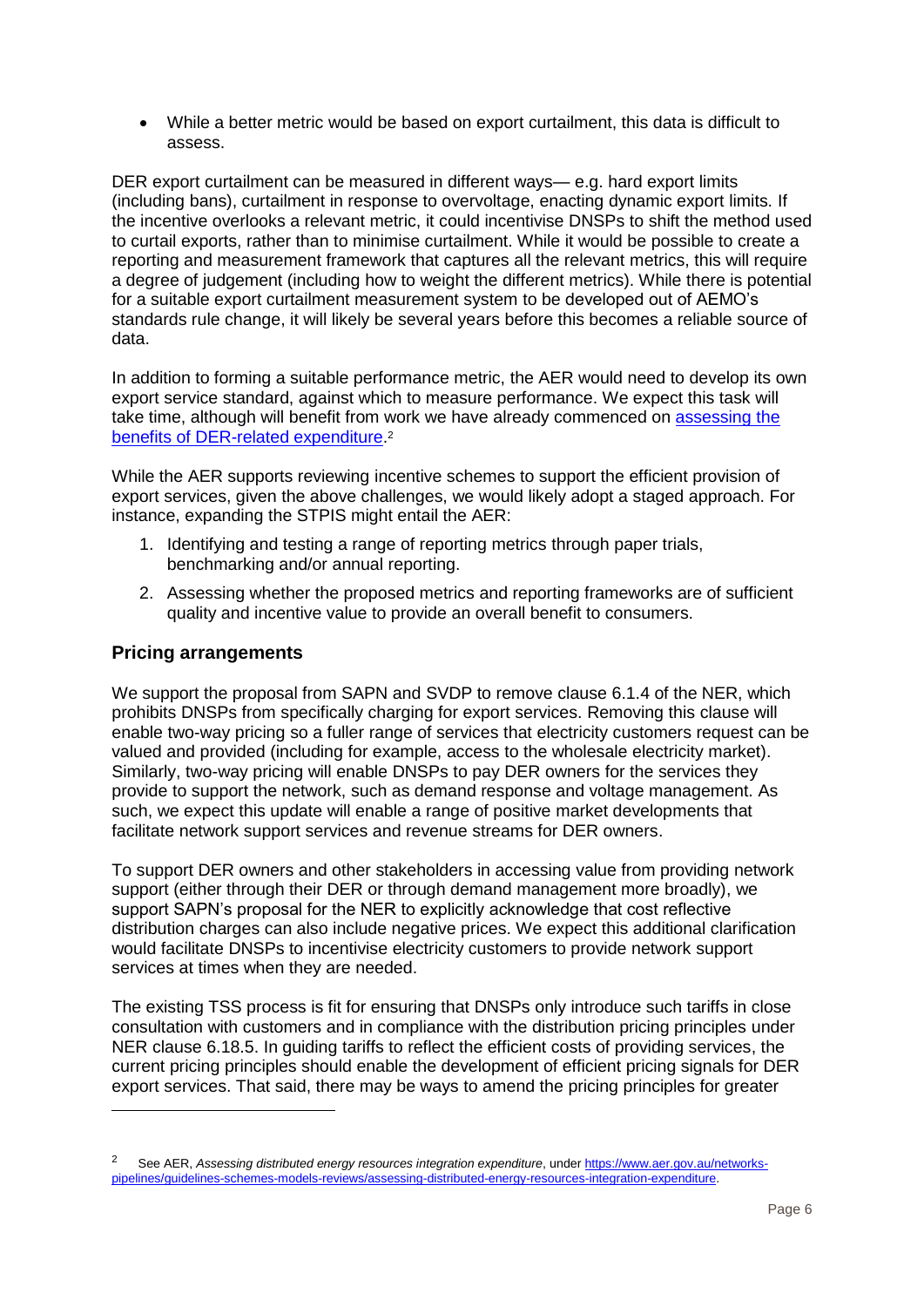flexibility, so that they remain fit-for-purpose. For example, the pricing principle to base tariffs on long run marginal cost might be more adaptable to emerging issues (e.g. minimum demand) if it referenced cost drivers in general, rather than cost drivers associated with times of greatest network utilisation. In this vein, adding new pricing principles (as SAPN and TEC/ACOSS propose) may not be preferable.

The TSS process inherently operates as a transitional process, as well as a way to take different jurisdictional circumstances and stakeholder preferences into account. Before introducing any new tariff class a DNSP will undertake detailed consultation that takes factors specific to its customers and jurisdiction into account. If there is reason to implement grandfathering arrangements, the NER already provide the flexibility for DNSPs to negotiate this with their customers in the development of the regulatory proposal. DNSPs may also consider the application of sub-threshold tariffs to trial more cost reflective options under NER clause 6.18.1C. We consider the flexibility that the NER provide for such negotiations to take place through the TSS process has been successful to date as it has allowed DNSPs to take jurisdictional-specific circumstances and customer preferences into account.<sup>3</sup>

While TEC/ACOSS request that their proposed rule changes only apply to small customers, the reasons behind this are unclear. We are uncertain about the rationale for having different arrangements for one customer class in the NER. Doing so could create unnecessary inconsistency and complexity.

#### **Distribution planning arrangements**

-

In exploring how the regulatory framework can better support the efficient provision of export services, it will also be valuable to consider any consequential amendments to the distribution annual planning process under Rule 5.13 of the NER. Specifically, we recommend the AEMC carefully review if any of the planning requirements are unnecessarily consumption-specific, particularly as improved reporting and forecasting in relation to DER will likely be required to support many of the changes set out in the rule change proposals.

The AER recommends the AEMC test the efficacy of the information requirements with the primary owners and users of this information – such as network planners and non-network proponents.

Certain information will become increasingly valuable as network planning increasingly considers export services and DER integration. Given this, it would be valuable to consider whether the planning arrangements require updating to better support DNSPs in making the following information publicly available:

- Information that DNSPs would already have, but are not necessarily required to publish. This includes evidence of integrated planning of import and export forecasts.
- Information to demonstrate that DNSPs have considered the impact of tariff reform when forecasting network usage patterns. Tariff arrangements are already an important consideration when forecasting for network planning and this will become more valuable as tariff arrangements evolve to send more efficient price signals.
- Information on export limits and impending constraints on exporting connections (including the value of such constraints). The AER's distribution system limitation

AER regulatory determinations demonstrate the impact of these negotiations in practice. For an example concerning a grandfathering arrangement see AER, *Final decision: Ergon Energy and Energy distribution determination 2020 to 2025, Attachment 18: Tariff structure statement*, June 2020, Section 18.4.9.